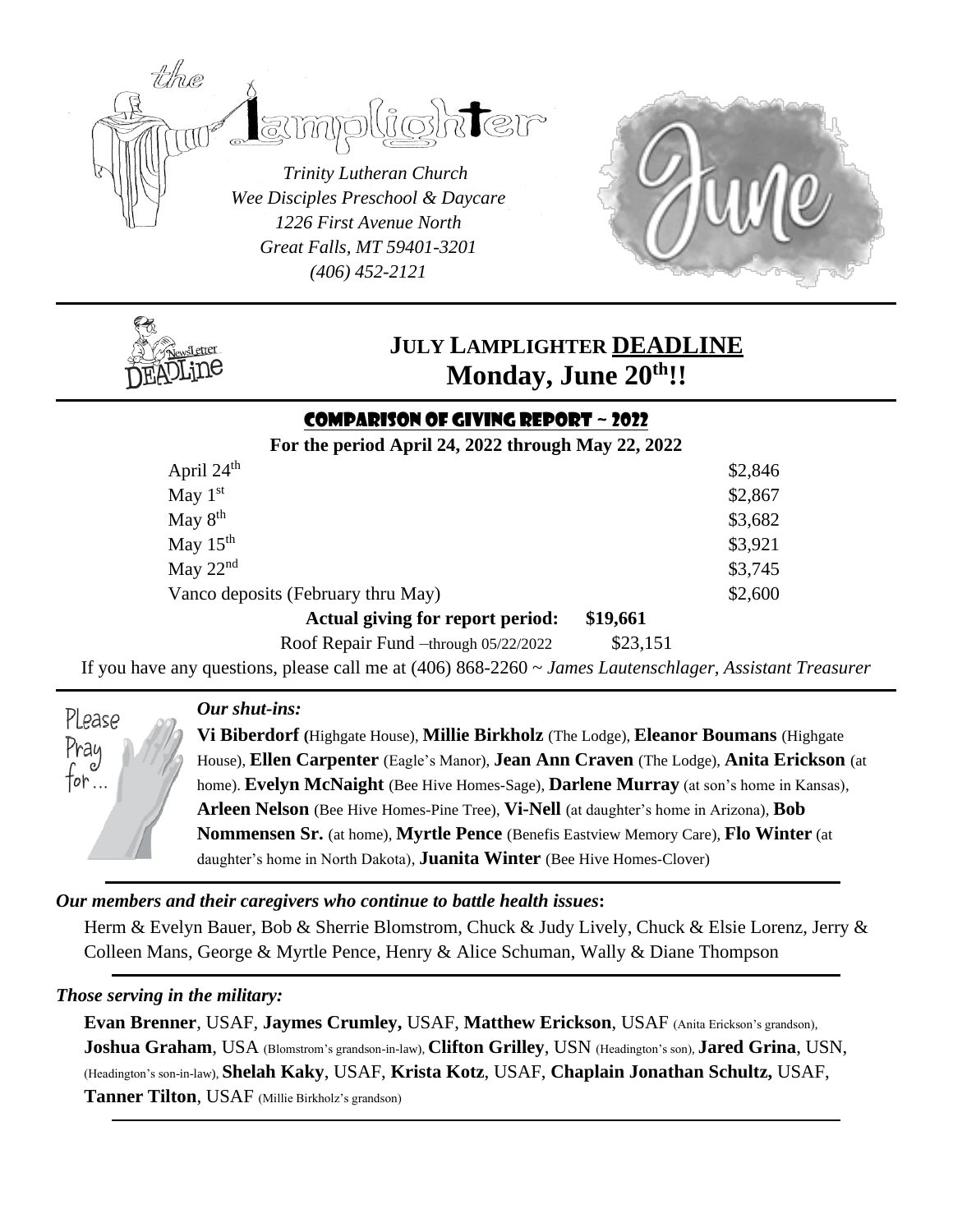**Rev. Dr. David & Jennifer Preus ~** Eurasia (Romania) **Rev. Dr. Gerald & Heidi Paul** ~ Cayman Islands **Rev. Eric & Johanna Stinnett** ~ Ethiopia **John & Jenn Wolf** ~ Kenya, Africa

**Giving Online:** You can partner with the LCMS by making an online gift restricted in use to the support of these missionaries at **lcms.org**

**Giving by Check:** You can also make a donation towards their ministries by check. *Mail your* 

*check, made payable to The Lutheran Church—Missouri Synod and designated with the missionaries last name*, to:

The Lutheran Church—Missouri Synod P.O. Box 66861 St. Louis, MO 63166-6861

**QUESTIONS?** Call 888-930-4438 or send an email to **mission.giving@lcms.org**.

**Did you know that Trinity has scholarships available for families of Trinity who have, or would like to have, their children attending Wee Disciples Preschool and Day Care?** You do not need to have a financial need, but you do need to be a member of Trinity Lutheran Church. The application is available on our website (www.trinitymt.org) or in the church office.

*Called Home to Glory April 30, 2022*

*Betty Ruth (Spatzierath) Wandke*



*Baptized into the Family of God May 22, 2022 Taylyn Irene Voegel daughter of Robert and Bobbie Voegel*



Scholarships

# **Vi Nell**

c/o Ernie & Amy Mote 8477 Avenida Ramierez Kingman, AZ 86409-1523  $928 - 727 - 1890 \sim \text{Amy}$ 928-727-1891 ~ Ernie



**Jean Ann Craven** 1801 9<sup>th</sup> St S #218A Great Falls, MT 59405- 5616

**Sam & Alyssa Birkett** 207 Hevron Rd Power, MT 59468-9515  $810 - 531 - 5429 \approx$  Sam cell 810-305-1674 ~ Alyssa cell

# **Several Items from the May Council and Voters Meetings**

- $\triangleright$  The sidewalk from the front door of the church to 1<sup>st</sup> Ave. North will be replaced. Several uneven spots near the front door and along the ramp will be filled to make them level.
- ➢ Un-designated memorial funds will remain as separate line items for one year following the establishment of a memorial. If the memorial funds have not been allocated within a year they will be combined into a general fund.
- $\triangleright$  Using memorial funds: new white lettering for the original Trinity sign at the front of the church has been ordered. Russ and Ruth Waetzig memorial funds have been designated to purchase 16 new candles for the altar and the candelabras.

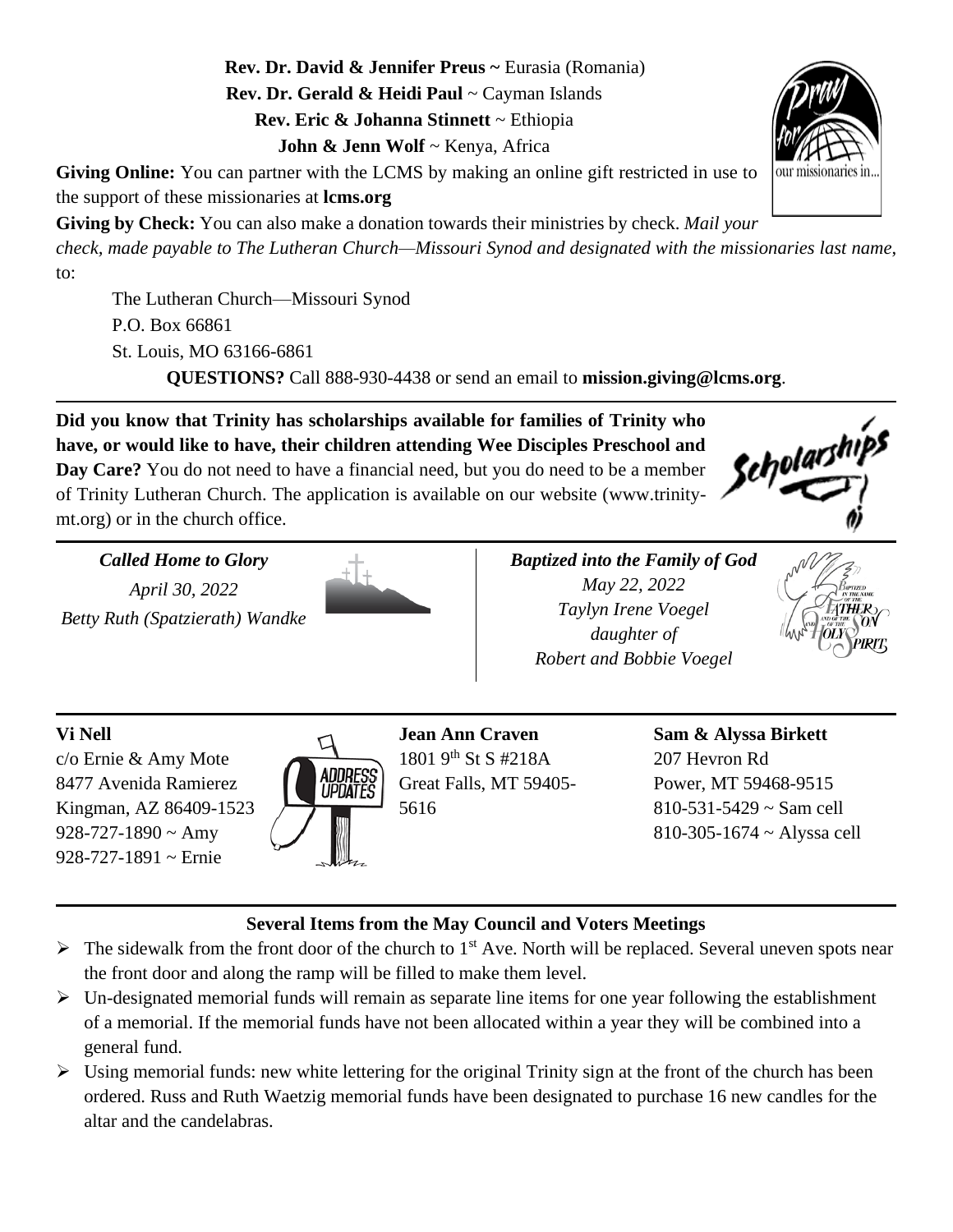➢ Don Lee wears a "new hat" as facilities coordinator. He will be responsible for securing workers to do the set up and removal of the tables and chairs in the fellowship hall for all activities. Currently a storage area for the tables and chairs is being considered and designed.

*Barbara Going, Council Secretary*



June 5. 2022 is The Day of Pentecost for the church. On that day 2000 years ago the Holy Spirit was given to people who had been witness to Jesus during His time on Earth. That day the Church grew and has continued to grow for 2000 years.

On **Sunday, June 5, 2022**, Trinity will have an "official welcome' to all the families that have joined Trinity since September 2020. There will be a potluck following our worship service and the entire congregation is invited to bring a salad or side dish and come welcome our newest family members. **Chicken and dessert will be provided.**

+ + + + +

*BICKEL, Joseph and Maylynne; BIRKETT, Samuel and Alyssa; BRENNER, Evan, Bree and Otto; FAIRBANKS, Tim and Lauralyn; HOMEN, Larry and Jillian; JOHNSON, Blair and Alix; PENCE, George and Myrtle; RICKER, Dusty; SCHULTZ, Pastor Jonathan, Amy, Joshua, Isaac, Samuel, Rachel and Hannah; STENE, Emily; TANKSLEY, Matthew, Candace, Gunnar, Leif and Evie*



# **Vacation Bible School**

**When:** June 6-10, 2022, from 9:00 am to 12:00 pm Classes for children of all ages ~ FREE!! Where: Peace Lutheran Church, 3340 11<sup>th</sup> Ave. S. Please call 406-761-7343 Monday thru Thursday 9:00 am to 1:00 pm to register.

**Sanctuary Cleaning**  $\sim$  On June 23<sup>rd</sup> beginning at 9:00 am there will be a work party to clean the pews and the pew cushions. All are welcome to come and help with this project. If you are able to come and you have a portable upholstery cleaner or steam cleaner or small handheld vacuum, please bring them along. We will need people to clean the wood with wood cleaner, people to vacuum the cushions, and people to clean the pew cushions. Please bring along a cleaning bucket and rags. Your help will be greatly appreciated!





**Indian Ministry Backpack Project** ~ Throughout the month of June LWML will be collecting school supplies for elementary children at the Blackfeet Reservation in Browning. Collection boxes are located in the Stahlecher Room. We have 25 backpacks we would like to fill with school supplies for the children. Supplies needed include spiral notebooks (college ruled), rulers, pencil sharpeners, crayons (24 pack), colored pencils, erasers, glue sticks, blunt scissors. The last day to bring donations will be June  $26<sup>th</sup>$  as the backpacks will be assembled on June  $29<sup>th</sup>$ . Thank you for your help!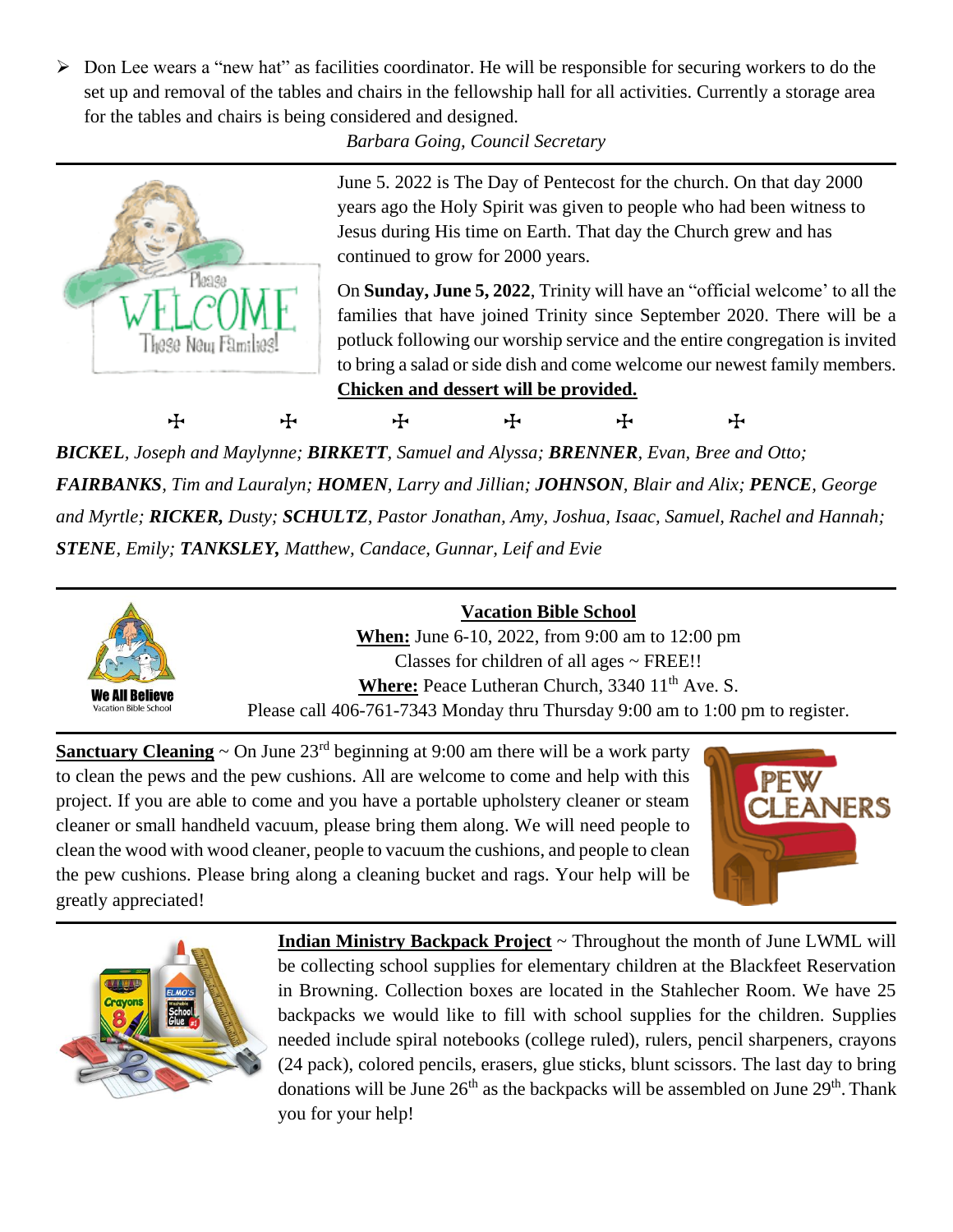# *Worship Assistants ~ June 2022*



*If unable to serve on your designated Sunday, please contact the church office (406-452-2121) as soon as possible to allow time to find a substitute.*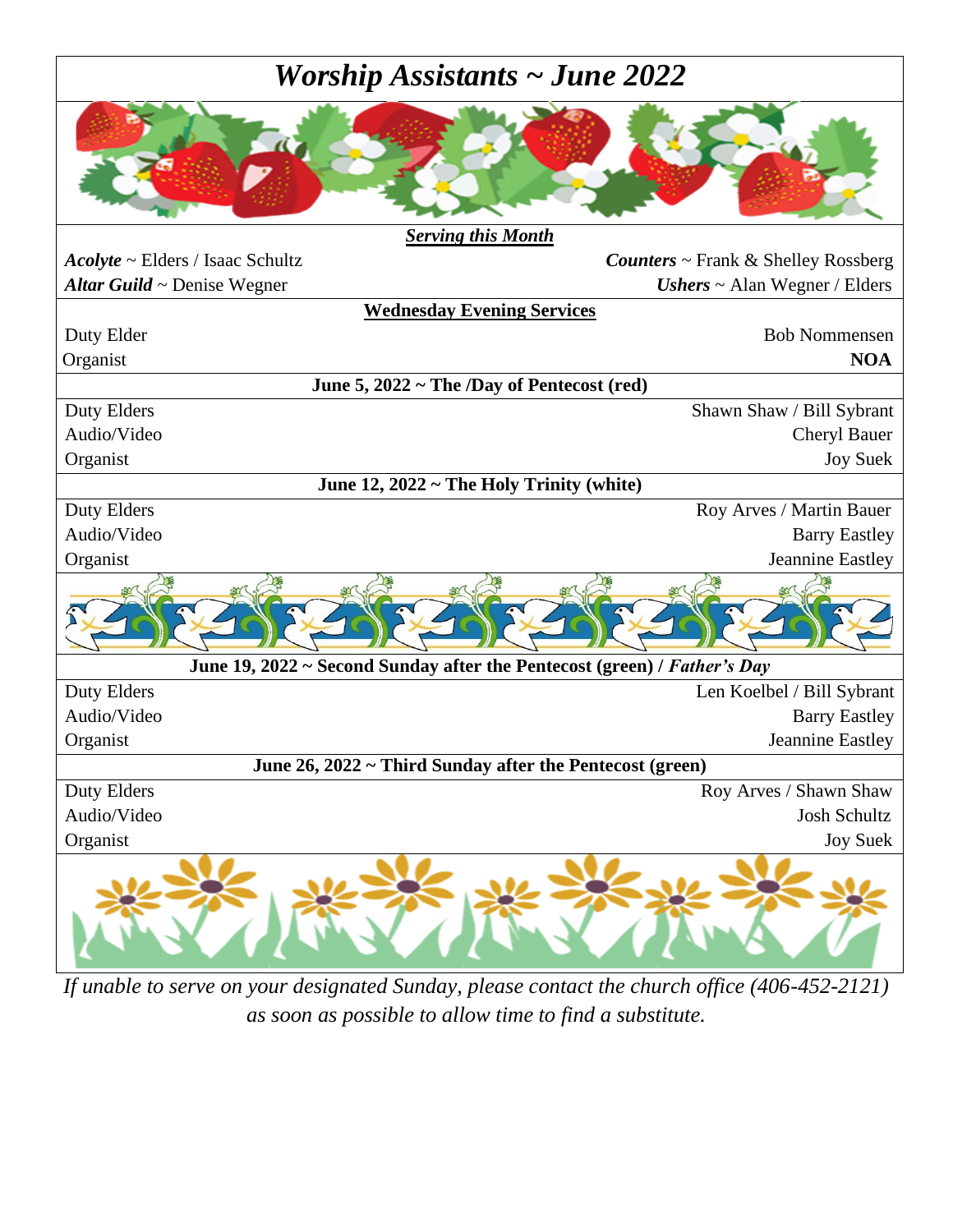# *Birthdays Wedding, Baptismal & Confirmation Anniversaries*

*June 1st*

# *Molly Church Kairi Legg June 3rd Len Koelbel (80+) Nick Hintz June 5th Ellen Carpenter Scott Mans Dillon Neumann Laurel Neumann June 7th OD Jones Payton Romig Sammy Williams June 8th*

*Caleb Eberly June 9th Keith Bicsak*

### *June 10th*

*Jane Green Krista Kotz Sarah Lautenschlager Kathie Sybrant Marlys Williams June 12th Mikaela Neill June 20th Evelyn Payne Zechary Redenbaugh Mychal Taylor June 21st Mason Voegel June 22nd Rebecca Legg Sandy Schroeder June 23rd Taylor Jones Emily Stene*

*June 25th*

*Chrissy Gollahon Mitchell Romig June 27th Sherrie Blomstrom Michael Romig Cody Stene June 30th Cally Felstet Hannah Flynn Isaac Schultz Alan Wegner*



#### *June 4th*

*Barry Jeannine Eastley (40) Shawn Jenny Shaw (34) June 7th Wes Tristan Bauer (4) Sean Rayn Ginnaty (26) June 14th Brian Connie Felstet (36)*



#### *June 15th*

*Len Cathy Christianson (31) June 17th Jim Barb Going (61) June 19th James Michelle Neumann (29) June 25th Roy Carolyn Arves (58) June 26th Mick Kay Kessel (28)*